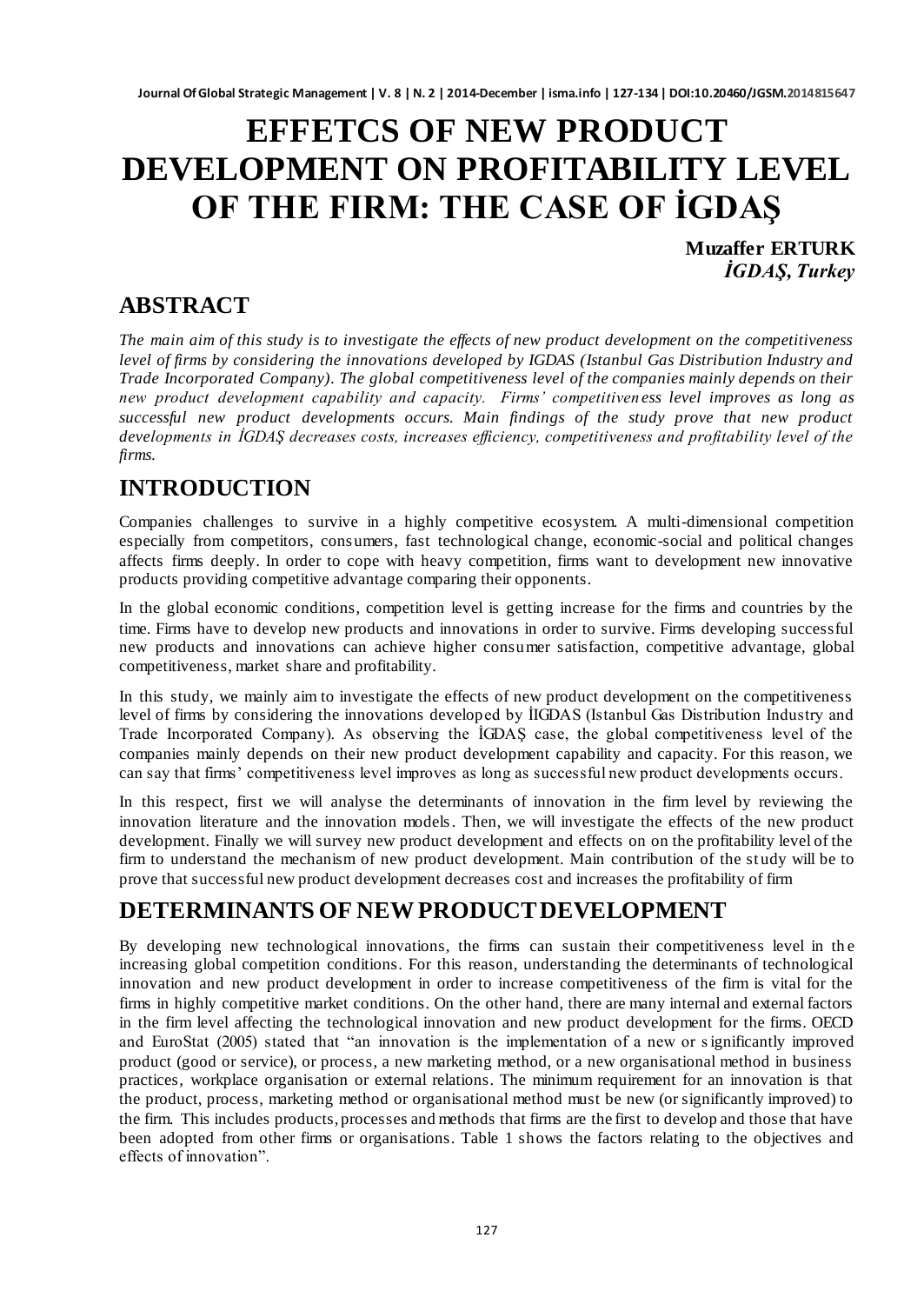| Relevant for:                                                | Process | Product<br>innovations innovations | Organisational<br>innovations | <b>Marketing</b><br>innovations |
|--------------------------------------------------------------|---------|------------------------------------|-------------------------------|---------------------------------|
| Competition, demand and markets                              |         |                                    |                               |                                 |
| Replace products being phased out                            | $\ast$  |                                    |                               |                                 |
| Increase range of goods and services                         | *       |                                    |                               |                                 |
| Develop environment-friendly products                        | $\ast$  |                                    |                               |                                 |
| Increase or maintain market share                            | *       |                                    |                               | ∗                               |
| Enter new markets                                            | $\ast$  |                                    |                               | $\ast$                          |
| Increase visibility or exposure for products                 |         |                                    |                               | *                               |
| Reduced time to respond to customer needs                    |         | ∗                                  | $\ast$                        |                                 |
| Production and delivery                                      |         |                                    |                               |                                 |
| Improve quality of goods and services                        | ∗       | ∗                                  | $\ast$                        |                                 |
| Improve flexibility of production or service                 |         | *                                  | $\ast$                        |                                 |
| provision                                                    |         |                                    |                               |                                 |
| Increase capacity of production or service provision         |         | ∗                                  | $\ast$                        |                                 |
| Reduce unit labour costs                                     |         | $\ast$                             | $\ast$                        |                                 |
| Reduce consumption of materials and energy                   | $\ast$  | ∗                                  | *                             |                                 |
| Reduce product design costs                                  |         | ∗                                  | $\ast$                        |                                 |
| Reduce production lead times                                 |         | $\ast$                             | $\ast$                        |                                 |
| Achieve industry technical standards                         | ∗       | ∗                                  | *                             |                                 |
| Reduce operating costs for service provision                 |         | *                                  | $\ast$                        |                                 |
| Increase efficiency or speed of supplying and/or             |         | ∗                                  | $\ast$                        |                                 |
| delivering goods or services                                 |         |                                    |                               |                                 |
| Improve IT capabilities                                      |         | ∗                                  | $\ast$                        |                                 |
| Workplace organisation                                       |         |                                    |                               |                                 |
| Improve communication and interaction among                  |         |                                    | $\ast$                        |                                 |
| different business activities                                |         |                                    |                               |                                 |
| Increase sharing or transferring of knowledge with           |         |                                    | $\ast$                        |                                 |
| other organisations                                          |         |                                    | $\ast$                        | *                               |
| Increase the ability to adapt to different client<br>demands |         |                                    |                               |                                 |
| Develop stronger relationships with customers                |         |                                    | $\ast$                        | ∗                               |
| Improve working conditions                                   |         | $\ast$                             | $\ast$                        |                                 |
| Other                                                        |         |                                    |                               |                                 |
| Reduce environmental impacts or improve health               | $\ast$  | $\ast$                             | $\ast$                        |                                 |
| and safety                                                   |         |                                    |                               |                                 |
| Meet regulatory requirements                                 | $\ast$  | $\ast$                             | $\ast$                        |                                 |

#### **Table 1: Factors Relating to the Objectives and Effects of Innovation**

Source: OECD and EUROSTAT (2005), Oslo Manual Guidelines for Collecting and Interpreting Innovation

Data, Third Edition, OECD and EUROSTAT Publication, p.108

OECD and EuroStat (2005) stated that four types of innovations can be distinguished: "product innovations, process innovations, marketing innovations and organisational innovations. Product innovations and process innovations are closely related to the concept of technological product innovation and technological process innovation. Marketing innovations and organisational innovations broaden the range of innovations". Table 2 shows the factors hampering innovation activities in the firm level;, cost, knowledge, market, institutional and other factors affect the innovation.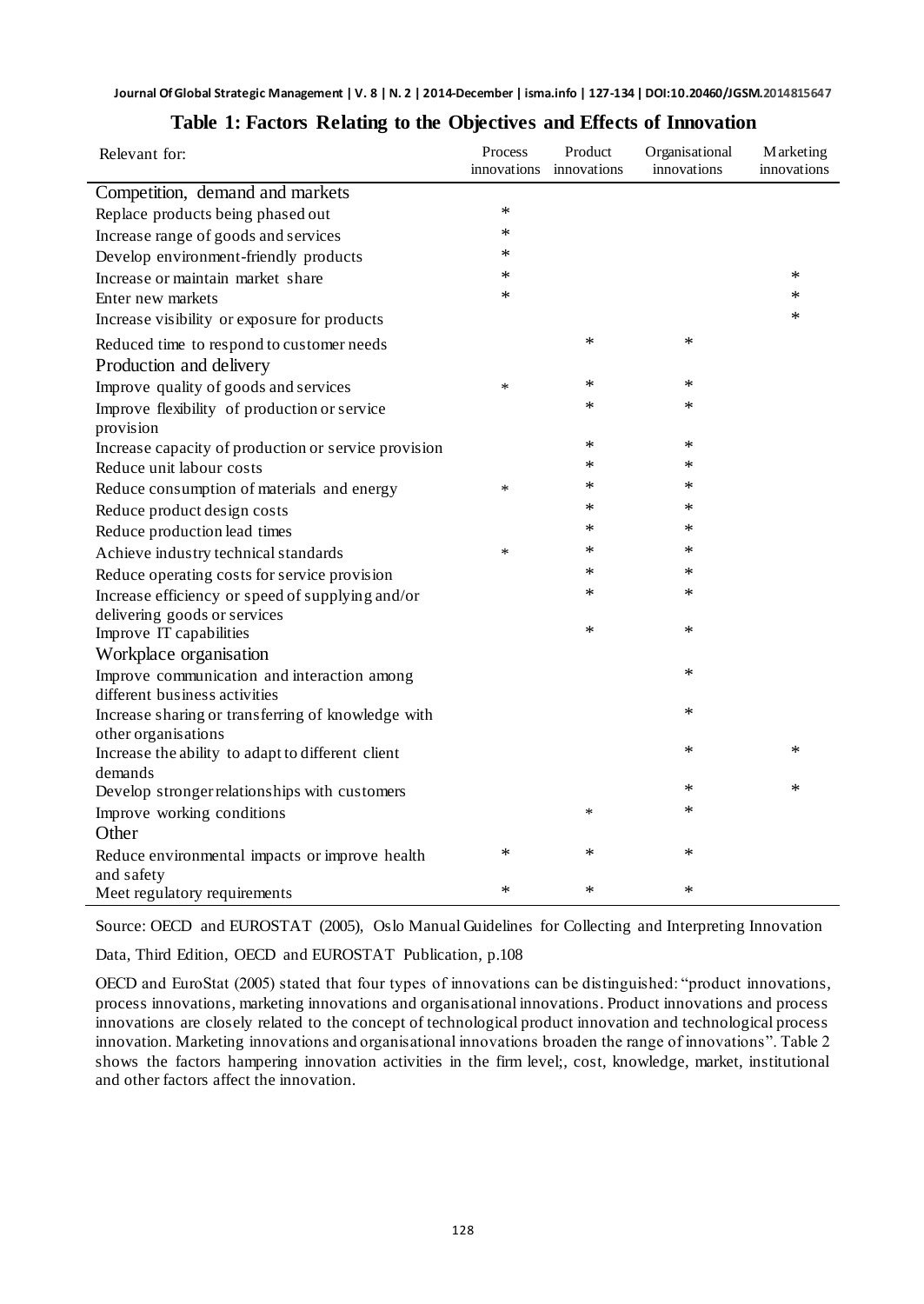#### **Journal Of Global Strategic Management | V. 8 | N. 2 | 2014-December | isma.info | 127-134 | DOI:10.20460/JGSM.2014815647 Table 2: Factors Hampering Innovation Activities**

|                                                         | Process | Product                 | Organisational<br>innovations | <b>Marketing</b> |  |
|---------------------------------------------------------|---------|-------------------------|-------------------------------|------------------|--|
|                                                         |         | innovations innovations |                               | innovations      |  |
| <b>Cost factors:</b>                                    |         |                         |                               |                  |  |
| Excessive perceived risks                               | *       | ∗                       | ∗                             | ∗                |  |
| Cost too high                                           | ∗       | ∗                       | ∗                             | ∗                |  |
| Lack of funds within the enterprise                     | *       | ∗                       | *                             | ∗                |  |
| Lack of finance from sources outside the enterprise:    |         |                         |                               |                  |  |
| Venture capital                                         | ∗       | ∗                       | ∗                             | ∗                |  |
| Public sources of funding                               | ∗       | ∗                       | ∗                             | ∗                |  |
| Knowledge factors:                                      |         |                         |                               |                  |  |
| Innovation potential (R&D, design, etc.)                | ∗       | ∗                       |                               | ∗                |  |
| insufficient                                            |         |                         |                               |                  |  |
| Lack of qualified personnel:                            | ∗       | ∗                       |                               | ∗                |  |
| Within the enterprise                                   | ∗       | ∗                       |                               | ∗                |  |
| In the labour market                                    | ∗       | ∗                       |                               | ∗                |  |
| Lack of information on technology                       | ∗       | ∗                       |                               | ∗                |  |
| Lack of information on markets                          | ∗       | ∗                       |                               | ∗                |  |
| Deficiencies in the availability of external            | ∗       | ∗                       | ∗                             | ∗                |  |
| services                                                |         |                         |                               |                  |  |
| Difficulty in finding co-operation partners for:        |         |                         |                               |                  |  |
| Product or process development                          | ∗       | ∗                       |                               | ∗                |  |
| Marketing partnerships                                  |         |                         |                               | ∗                |  |
| Organisational rigidities within the enterprise:        |         |                         |                               |                  |  |
| Attitude of personnel towards change                    | ∗       | ∗                       | ∗                             | ∗                |  |
| Attitude of managers towards change                     | *       | ∗                       | ∗                             | ∗                |  |
| Managerial structure of enterprise                      | $\ast$  | ∗                       | ∗                             | ∗                |  |
| Inability to devote staff to innovation activity due to | ∗       | ∗                       |                               |                  |  |
| production requirements                                 |         |                         |                               |                  |  |
| <b>Market factors:</b>                                  |         |                         |                               |                  |  |
| Uncertain demand for innovative goods or                | ∗       |                         |                               | ∗                |  |
| services                                                |         |                         |                               |                  |  |
| Potential market dominated by established enterprises   | ∗       |                         |                               | ∗                |  |
| <b>Institutional factors:</b>                           |         |                         |                               |                  |  |
| Lack of infrastructure                                  | ∗       | ∗                       |                               | ∗                |  |
| Weakness of property rights                             | $\ast$  |                         |                               | $\ast$           |  |
| Legislation, regulations, standards, taxation           | *       | ∗                       |                               | ∗                |  |
| Other reasons for not innovating:                       |         |                         |                               |                  |  |
| No need to innovate due to earlier innovations          | ∗       | ∗                       | ∗                             | $\ast$           |  |
| No need because of lack of demand for                   | ∗       |                         |                               | $\ast$           |  |
| innovations                                             |         |                         |                               |                  |  |

Source: OECD and EUROSTAT (2005), Oslo Manual Guidelines for Collecting And Interpreting Innovation

Data, Third Edition, OECD and EUROSTAT Publication, p.113

Table 3 shows the relationship between internal factors and innovation in the firm level. Some of the factors have a positive effects and others have a negative effect.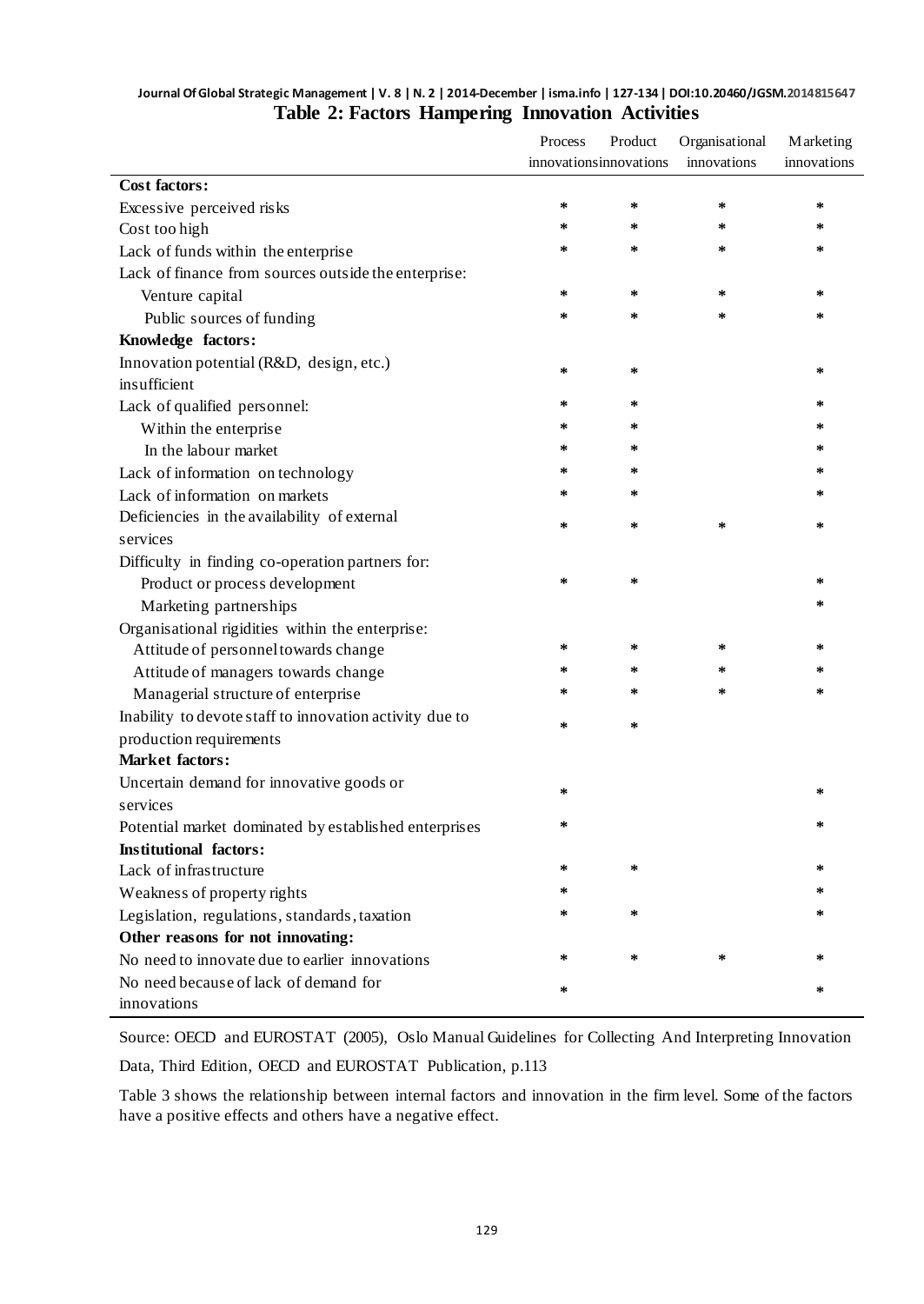| Factor                      | Theoretical arguments                                                          | <b>Empirical</b> studies                                                                                                                                                                                                   |  |  |
|-----------------------------|--------------------------------------------------------------------------------|----------------------------------------------------------------------------------------------------------------------------------------------------------------------------------------------------------------------------|--|--|
| Size                        | Large: economies, risk, market,<br>appropriation                               | Large: Horowitz (1962), Lunn and Martin (1986), Braga and Willmore<br>(1991), Henderson and Cockburn (1996), Gumbau (1997), Arundel and<br>Kabla (1998)                                                                    |  |  |
|                             | Small: flexibility,<br>communication, specialisation,<br>informal controls     | Small: Worley (1961), Mansfield (1964), Grabowski (1968), Adams<br>(1970), Loeb and Lin (1977), Scherer (1984), Acs and Audretsch<br>$(1988)$ , Graves and Langowitz $(1993)$                                              |  |  |
|                             |                                                                                | Intermediate: Scherer (1965b), Mansfield et al. (1971), Smith<br>(1974), Kumar and Saqib (1996)                                                                                                                            |  |  |
|                             |                                                                                | Both: Rothwell (1986), Pavitt et al. (1987), Rothwell and Dodgson (1994)                                                                                                                                                   |  |  |
| Debt                        | Negative: specificity, risk,<br>information asymmetries                        | Negative: Grabowski (1968), Elliott (1971), Branch (1974), Kamien and<br>Schwartz (1978), Hall (1990), Long and Ravenscraft (1993), Giudici and<br>Paleari (2000)                                                          |  |  |
|                             |                                                                                | Positive: Scherer (1965a), Lafuente et al. (1985)                                                                                                                                                                          |  |  |
| Human resources             | Positive: qualification,<br>experience                                         | Positive: Galende and Suarez, 1998 and Galende and Suarez,<br>1999, Martínez-Ros and Salas (1999)                                                                                                                          |  |  |
| Commercial<br>resources     | Positive: reputation, image,<br>complementary resources,<br>information        | Positive: Freeman (1973), Rothwell et al. (1974), Doi (1985), Lunn and<br>Martin (1986), Gumbau (1997)                                                                                                                     |  |  |
| Organisational<br>resources | Positive: co-ordination,<br>communication, integration,<br>absorptive capacity | Positive: Freeman (1973), Rothwell et al. (1974), Rothwell<br>(1986), Kleinknecht and Reijnen (1992), Busom (1993), Bughin and<br>Jacques (1994), Kumar and Saqib (1996), Gumbau (1997), Kuemmerle<br>(1998)               |  |  |
| Diversification             | Negative: formal and financial<br>controls                                     | Positive: McEachern and Romeo (1978), Link (1982), Chen (1996)                                                                                                                                                             |  |  |
|                             |                                                                                | Negative: Hoskisson and Hitt (1988), Baysinger and Hoskisson<br>(1989), Hoskisson and Johnson (1992), Hoskisson et al. (1993)                                                                                              |  |  |
| Internationalisation        | Positive: competitiveness,<br>market                                           | Positive: Meisel and Lin (1983), Lunn and Martin (1986), Braga and<br>Willmore (1991), Busom (1991), Labeaga and Martínez-Ros<br>(1994), Kumar and Saqib (1996), Galende and Suarez, 1998 and Galende<br>and Suarez, 1999) |  |  |

#### **Table 3: Internal Factors and Innovation**

Source : Galende A, Jesús, Juan Manuel De La Fuente, "Internal Factors Determining A Firm's Innovative Behaviour" Research Policy 32 (2003) 715–736

### **EFFECTS OF NEW PRODUCT DEVELOPMENT ON THE PROFITABILITY OF THE FIRM**

When we have analysed the mechanism of new product development on the profitability of the firm, we have seen that (as the below figure shows this mechanism), increasing new product development and innovation leads to productivity and product diversification, and decrease in the costs after that increasing competitiveness which results in the increasing profitability of the firm.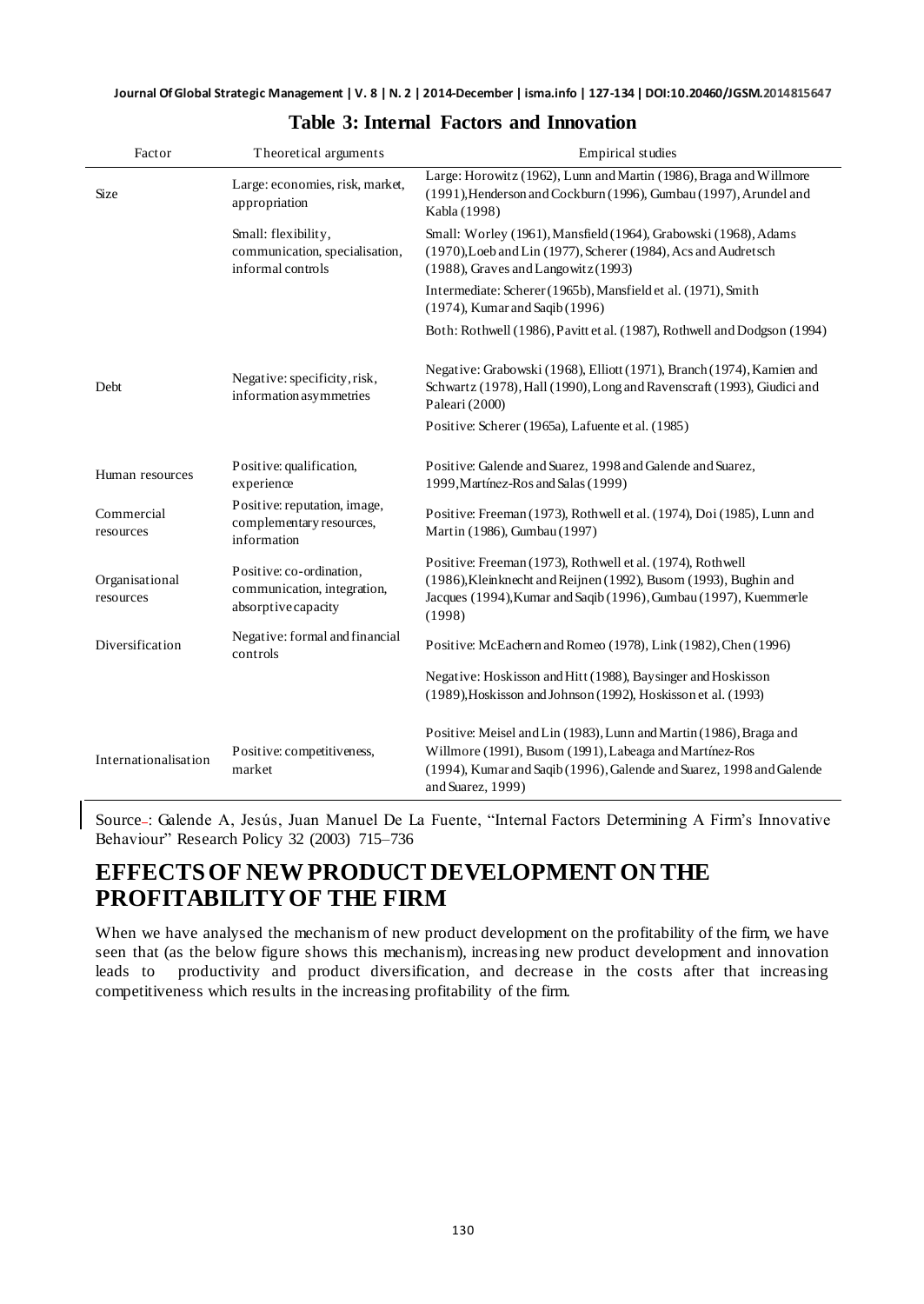

#### **Figure 1: Mechanism of New Product Development on the Profitability of the Firm**

#### Source: Author

Knight (1967) stated that as a result of the rapid advances carried out in science and technology, innovation has become a key concept in today's society. Utterback (1971) argued that technological innovation has an impact on international trade, industry structure, formation and development of new firms and industries, and the growth and the survival of existing firms and industries. Hannay (1980) declared that technological change is one of the most fundamental and powerful forces affecting both the economy and society.

Narayanan (2001: 121) set forth formally that primary objective of technology management should be the creation of value for a firm. Value creation is tied to the competitive advantages that a firm can create in the marketplace or more precisely in the firm's competitive domains.

Huergo and Elena, (2006) proved that the planning and monitoring of the innovatio n process and the hiring of personnel with special skills for technological activities are significant sources of innovation, although with important differences regarding the type of innovation (process versus product).

Damanpour et al (2009) indicated that a firm's ability to acquire and exploit external knowledge is often critical to achieving and sustaining a competitive advantage. Annavarjula and Mohan (2009) stated that in the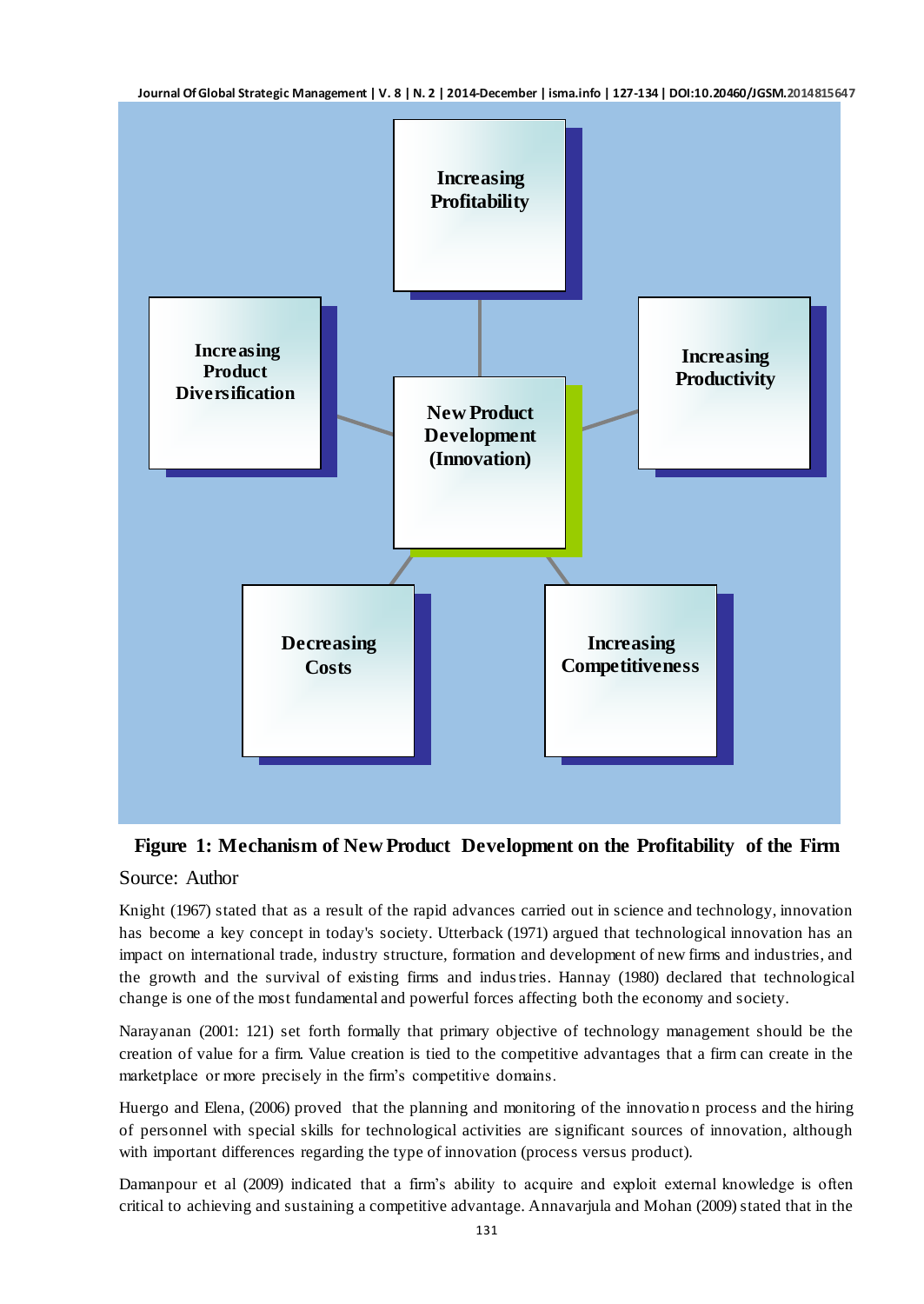**Journal Of Global Strategic Management | V. 8 | N. 2 | 2014-December | isma.info | 127-134 | DOI:10.20460/JGSM.2014815647**

era of globalisation and with the advent of knowledge economies, organisa tional innovation has assumed a critical role in enhancing economic performance of firms.

Fariborz et al (2009) showed that the impact of innovation on organizational performance depends on compositions of innovation types over time. Liu et al (2009) stated that the firm's technological-innovationbased strategic capabilities were neither influenced by technological resources, nor by innovation resources, but by organizational culture, human resources and organizational structure, among which human resources are the most dynamic ones ( See also, Betz, 1993; Damanpour et al 2007, 2008; Edquist and Hommen, 1999; Galende et al 2003; Hannay, 1980; Huergo 20066; Knight, 1967; Little, 1981, Narayanan, 2001; Schilling, 2008; Utterback, 1971).

Figure 2 shows essential steps for a successful new services development process. Each step hasto be designed carefully by considering market conditions, consumer preferences and competitors'' strategies.



**Figure 2:** Essential Steps for a Successful New Services Development Process.

Source: Kuczmarski Thomas D. and Johnston Zachary T., "Service Development", in the PDMA Handbook of New Product Development, Second Edition. Edited by Kenneth B. Kahn , John Wiley & Sons, 2005, p.92- 107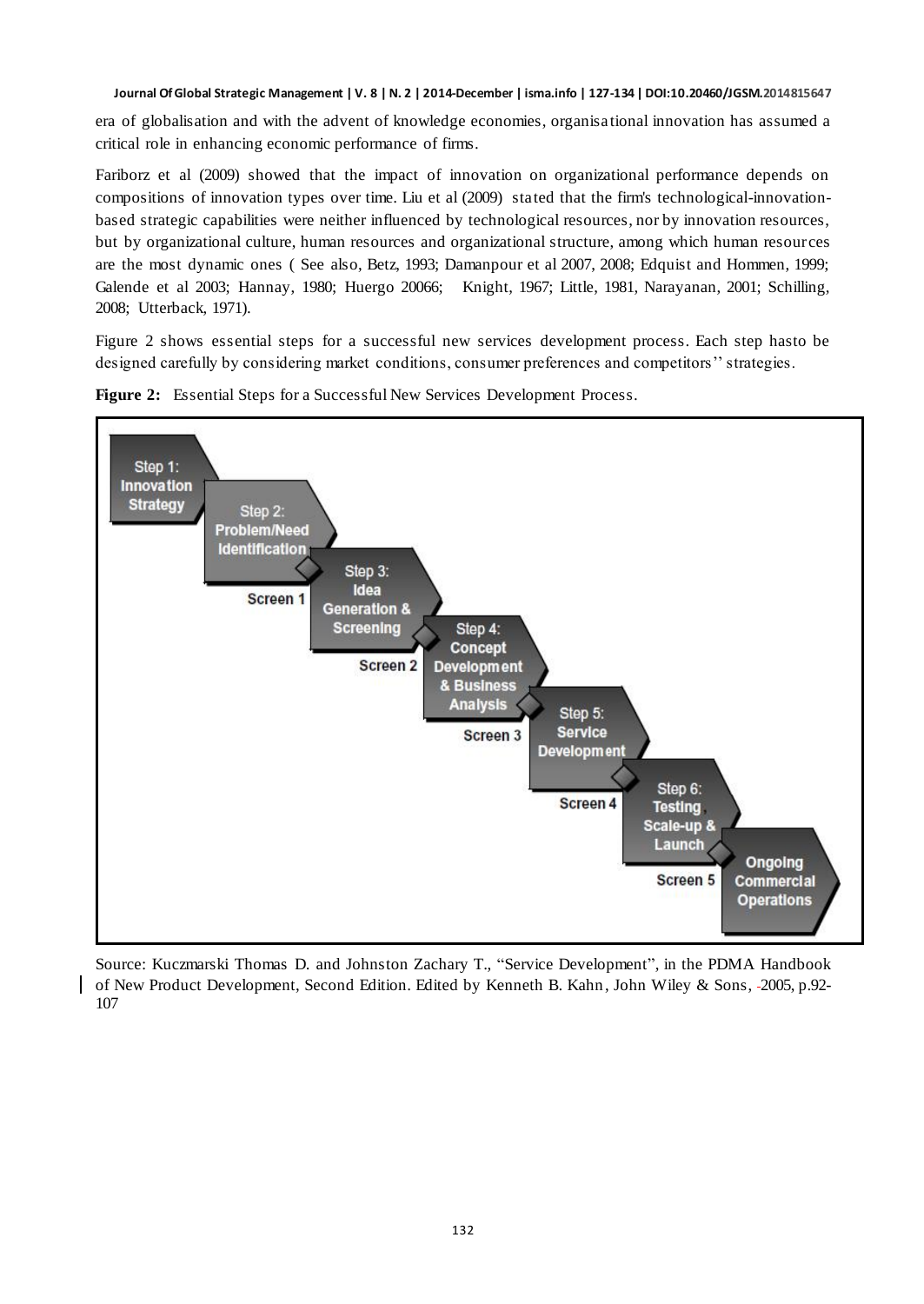#### **Journal Of Global Strategic Management | V. 8 | N. 2 | 2014-December | isma.info | 127-134 | DOI:10.20460/JGSM.2014815647 NEW PRODUCT DEVELOPMENT AND ITS EFFECTSON PROFITABILITY IN İGDAŞ**

### **Data, Methodology and Empirical Results**

In order to analyse the new products and innovations on profitability of the firm, we analyse the new products and innovations in İGDAŞ. We mainly focus on a new product service box called IYS-08, on the firms' performance indicators. We collect the data by surveying the firms' managers and practitioners for the effects of IYS-08. The methodology that we have used for this research is the calculation of the density distributions of the firms' managers and practitioners' opinions on the effects of the IYS-08.

Table 4 shows the result of the survey results on managers for the contribution of new product IYS-08 service box on the firm's performance indicators in İGDAŞ. When we analyse the performance indicators, density distribution of firms' managers and practitioners' opinions are generally concentrated between the ranges of 20-79%. Rarely outliers are two tails. As a result, we can conclude that, the contribution of new product IYS-08 service box on the firm's performance indicators in İGDAŞ is very good and at an important  $level.$ 

Table 4: Survey Results on Managers for the Contribution of New Product IYS-08 Service Box on the Firm's Performance Indicators in İGDAŞ

Table 4: Survey Results on Managers for the Contribution of New Product IYS-08 Service Box on the Firm's Performance Indicators in İGDAŞ

|                |                              | (Contribution rate $%$ ) |                    |                    |          |            |  |
|----------------|------------------------------|--------------------------|--------------------|--------------------|----------|------------|--|
|                | Performance Indicators       | $%0-19$                  | $% 20-39$          | $%40-59$           | $%60-79$ | $% 80-100$ |  |
|                | New Technology Development   |                          | (%25)              |                    | (%50)    | (%25)      |  |
| $\mathfrak{D}$ | New Product Development      |                          |                    | (%50)              | (%25)    | (%25)      |  |
| 3              | <b>Innovation Rate</b>       |                          | (%25)              | $(\%25)$           | (%50)    |            |  |
| 4              | Costs                        |                          | $(\frac{9625}{3})$ | (%50)              | (%25)    |            |  |
| 5.             | Productivity                 |                          | (%25)              | $(\frac{9625}{3})$ | (%50)    |            |  |
| 6              | Profitability                |                          | (%25)              | $(\frac{9625}{3})$ | (%50)    |            |  |
|                | Competitiveness              |                          | (%25)              | $(\%25)$           | (%50)    |            |  |
| 8              | <b>Consumer Satisfaction</b> |                          | (%25)              | (%75)              | (%25)    |            |  |
| 9              | <b>Employee Satisfaction</b> | $(\% 25)$                | (%25)              | (%50)              |          |            |  |
| 10             | Market Share in Turkey       | (%25)                    | $(\frac{9625}{3})$ | (%50)              |          |            |  |

( % ..) shows density distribution of firms' managers and practitioners' opinions

Source: Author Survey Results,

## **CONCLUSION**

In highly competitive market conditions, competition level increases for the firms in course of time. Firms have to develop new products and innovations in order to survive. Firms developing successful new products and innovations can achieve higher consumer satisfaction, competitive advantage, global competitiveness, market share and profitability. In this study, we have mainly investigated effects of new product development on the competitiveness level of firms by considering the innovations developed by İGDAS.

The global competitiveness level of the companies mainly depends on their new product dev elopment capability and capacity. For this reason, we can say that firms' competitiveness level improves as long as successful new product developments occur. As a res ult, we can conclude that, the contribution of new product IYS-08 service box on the firm's performance indicators in İGDAŞ is very good and at an important level.